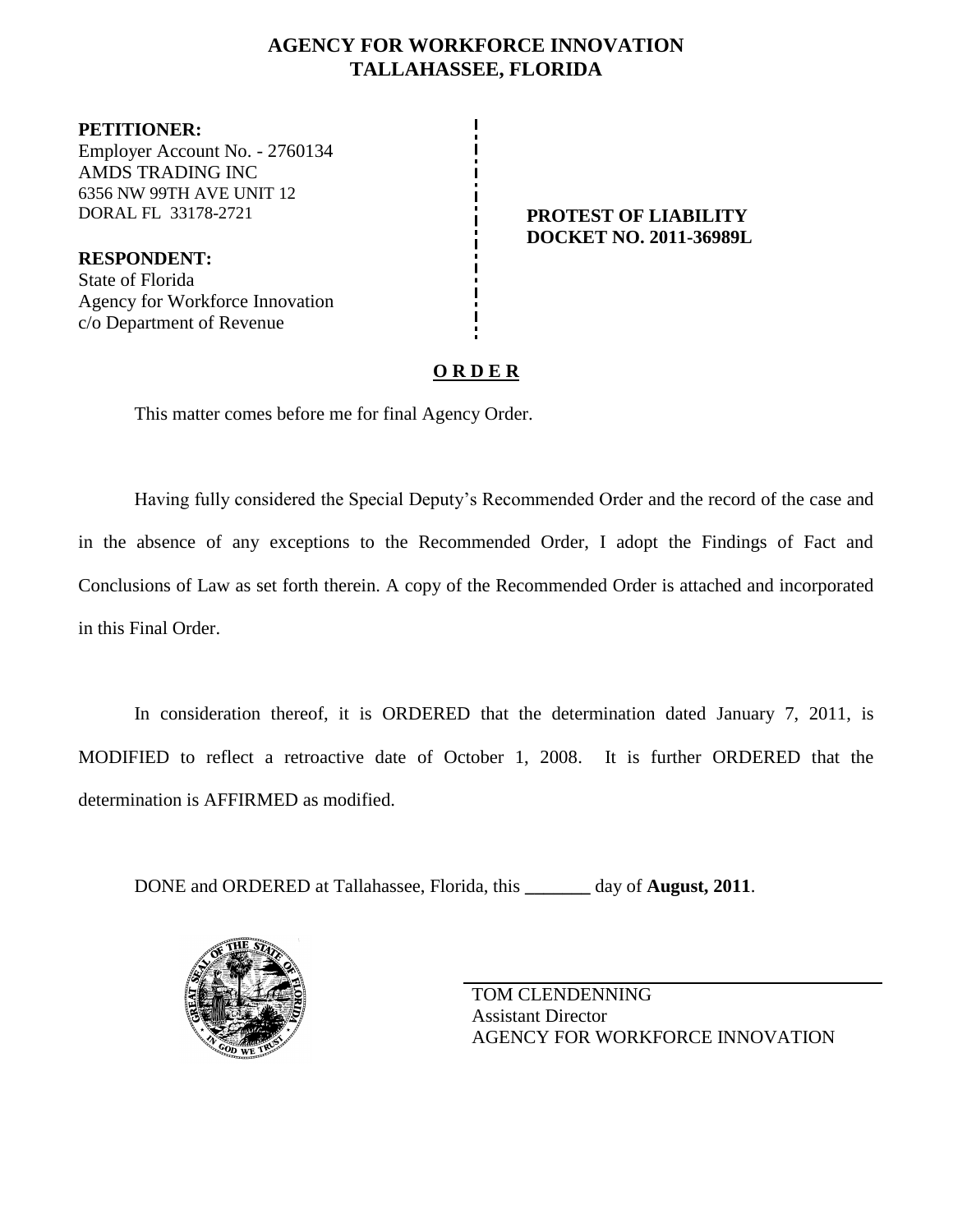## **AGENCY FOR WORKFORCE INNOVATION Unemployment Compensation Appeals**

MSC 345 CALDWELL BUILDING 107 EAST MADISON STREET TALLAHASSEE FL 32399-4143

## **PETITIONER:**

Employer Account No. - 2760134 AMDS TRADING INC ATTN: DIANE ABOUKHALIL 6356 NW 99TH AVE UNIT 12 DORAL FL 33178-2721

#### **PROTEST OF LIABILITY DOCKET NO. 2011-36989L**

**RESPONDENT:** State of Florida Agency for Workforce Innovation c/o Department of Revenue

# **RECOMMENDED ORDER OF SPECIAL DEPUTY**

TO: Assistant Director Agency for Workforce Innovation

This matter comes before the undersigned Special Deputy pursuant to the Petitioner's protest of the Respondent's determination dated January 7, 2011.

After due notice to the parties, a telephone hearing was held on June 6, 2011. The Petitioner, represented by the Petitioner's president, appeared and testified. The Petitioner's vice president testified as a witness. The Respondent, represented by a Department of Revenue Tax Auditor II, appeared and testified. The Joined Party appeared and testified. The Joined Party's wife testified as a witness.

The record of the case, including the recording of the hearing and any exhibits submitted in evidence, is herewith transmitted. Proposed Findings of Fact and Conclusions of Law were not received.

#### **Issue:**

Whether services performed for the Petitioner by the Joined Party working as an export specialist constitute insured employment, and if so, the effective date of liability, pursuant to Section 443.036(19), 443.036(21); 443.1216, Florida Statutes.

#### **Findings of Fact:**

- 1. The Petitioner is a corporation which has operated a business involved in the exporting of automobiles and heavy equipment since 2004. The business is operated by the Petitioner's president. The Petitioner's vice president works in the business as the bookkeeper.
- 2. The Joined Party is the cousin of the Petitioner's vice president. In 2008 the Joined Party immigrated to the United States from Lebanon where the Joined Party was a student. The Petitioner's president contacted the Joined Party and offered a job to the Joined Party. The Joined Party had never worked in the United States or in any other country and he did not have any work experience.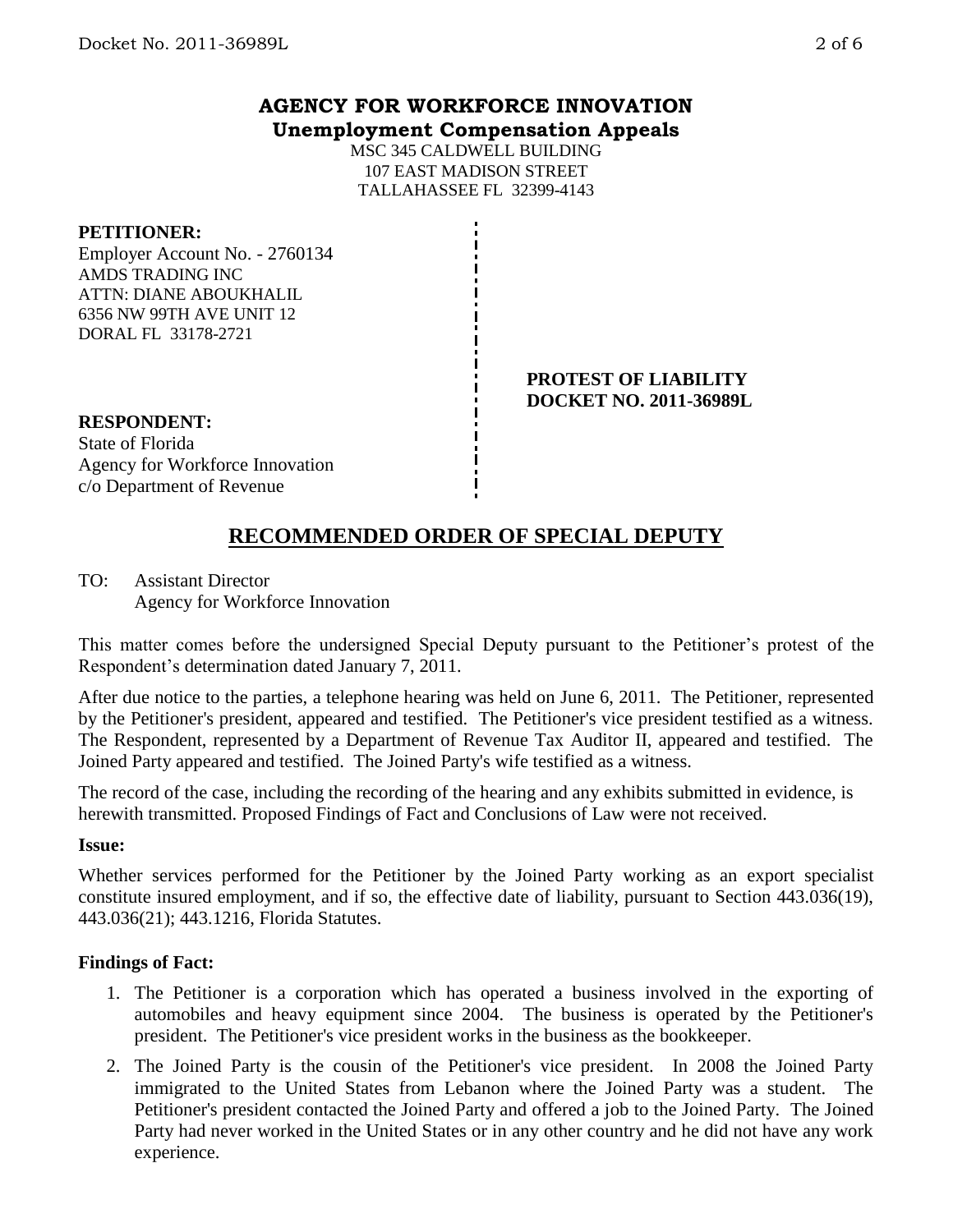- 3. The position which the Petitioner's president offered to the Joined Party involved completing documentation for the exports and acting as a messenger for the president. The president told the Joined Party that the job was for three hours per day and that the Petitioner would pay the Joined Party \$8 per hour. The president told that Joined Party that he wanted the Joined Party to work as an independent contractor. The Joined Party accepted the Petitioner's offer and began work on October 1, 2008. The parties did not enter into any written agreement or contract.
- 4. Although the Joined Party did not have any prior experience in an export business, the work was simple and did not require formal training. The Joined Party worked in the Petitioner's office and quickly learned the job by observing the president. The Petitioner provided the workspace, a computer, a telephone, and everything that was needed to perform the work. The Joined Party did not have any expenses in connection with the work.
- 5. The Joined Party was required to personally perform the work. He was not allowed to hire others to perform the work for him.
- 6. The Joined Party completed a weekly timesheet listing the beginning and ending work times for each day. He submitted the timesheet to the president at the end of each workweek. The Petitioner paid the Joined Party for the hours that the Joined Party worked on a weekly basis; however, the Petitioner did not withhold any payroll taxes from the pay. The Joined Party believed that he was the Petitioner's employee but he was not aware that employers normally withhold payroll taxes from the pay of employees.
- 7. After the Joined Party worked for the Petitioner for approximately one month the Petitioner increased the Joined Party's hours of work. The Joined Party's new work schedule was Monday through Friday from 9 AM until approximately 5:30 PM. The Petitioner gave the Joined Party a key to the Petitioner's office. The Petitioner gave the Joined Party a car to drive and reimbursed the Joined Party for the automobile expenses. The Joined Party was allowed to use the car for personal matters as well as company business.
- 8. Approximately 70% of the Joined Party's assigned duties were performed from the Petitioner's office. The Petitioner's president assigned some duties to the Joined Party which required the Joined Party to perform the work from other locations. The Joined Party was instructed to go to the loading facilities or warehouses to supervise the loading of containers of items that were being shipped by the Petitioner. The Petitioner instructed the Joined Party to check in the vehicles that were to be exported. The Joined Party was instructed to go to the port to clear customs and to occasionally he was instructed to transport vehicles from one location to another. If the Joined Party was not able to work as scheduled the Joined Party was required to notify the Petitioner.
- 9. The Joined Party needed to have a Seaport Security Identification Card in order for the Joined Party to enter Port Everglades. The Seaport Security Identification Card was issued to the Joined Party under the Petitioner's name because the Joined Party did not have his own company. The Joined Party did not have any business or occupational license, did not have business liability insurance, and did not advertise or offer services to the general public.
- 10. Depending on the work assignment the Petitioner occasionally paid the Joined Party a percentage of the job. The method and rate of pay was determined by the Petitioner. On one occasion the Petitioner paid a bonus to the Joined Party when the Joined Party sold a generator.
- 11. On one occasion the Joined Party requested a pay increase. The Petitioner responded by offering to either provide paid health insurance coverage for the Joined Party or to increase the hourly rate of pay to \$9 per hour. The Joined Party opted to accept the increase in the hourly rate of pay. The Petitioner paid the Joined Party for some holidays.
- 12. The Joined Party was supervised by the Petitioner's president. The Petitioner's president checked the Joined Party's work to make sure that the work was completed properly. If the work was not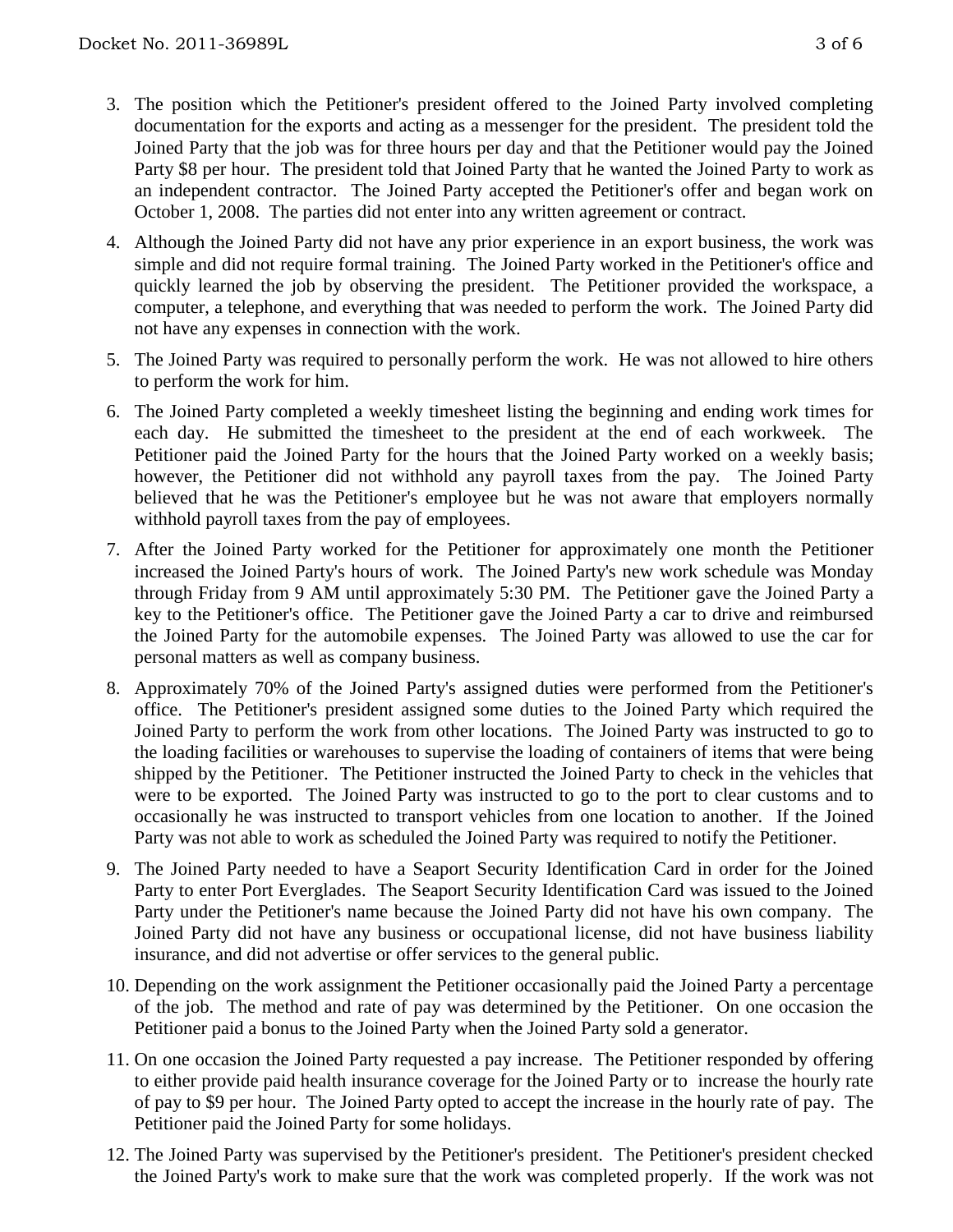completed properly the Joined Party was required to redo the work. The Petitioner paid the Joined Party for any additional time required to redo the work.

- 13. The Petitioner issued two written warnings to the Joined Party due to poor work performance. The president informed the Joined Party that if the Joined Party received five warnings the Petitioner would discharge the Joined Party.
- 14. At the end of each year the Petitioner reported the Joined Party's earnings on Form 1099-MISC as nonemployee compensation.
- 15. Either party had the right to terminate the relationship at any time without incurring liability for breach of contract. On September 7, 2010, the Joined Party was absent due to illness. The Petitioner's president contacted the Joined Party by telephone while the Joined Party was absent due to illness and informed the Joined Party that the Joined Party was discharged because the Petitioner was not satisfied with the Joined Party's work performance.
- 16. The Joined Party filed an initial claim for unemployment compensation benefits effective September 12, 2010. The Joined Party did not receive credit for his earnings with the Petitioner. A *Request for Reconsideration of Monetary Determination* was filed and an investigation was assigned to the Department of Revenue to determine if the Joined Party performed services for the Petitioner as an employee or as an independent contractor. On January 7, 2011, the Department of Revenue issued a determination holding that the Joined Party performed services for the Petitioner as an employee retroactive to January 1, 2009. The Petitioner filed a timely protest.

## **Conclusions of Law:**

- 17. The issue in this case, whether services performed for the Petitioner by the Joined Party as an export specialist constitute employment subject to the Florida Unemployment Compensation Law, is governed by Chapter 443, Florida Statutes. Section 443.1216(1)(a)2., Florida Statutes, provides that employment subject to the chapter includes service performed by individuals under the usual common law rules applicable in determining an employer-employee relationship.
- 18. The Supreme Court of the United States held that the term "usual common law rules" is to be used in a generic sense to mean the "standards developed by the courts through the years of adjudication." United States v. W.M. Webb, Inc., 397 U.S. 179 (1970).
- 19. The Supreme Court of Florida adopted and approved the tests in 1 Restatement of Law, Agency 2d Section 220 (1958), for use to determine if an employment relationship exists. See Cantor v. Cochran, 184 So.2d 173 (Fla. 1966); Miami Herald Publishing Co. v. Kendall, 88 So.2d 276 (Fla. 1956); Magarian v. Southern Fruit Distributors, 1 So.2d 858 (Fla. 1941); see also Kane Furniture Corp. v. R. Miranda, 506 So.2d 1061 (Fla. 2d DCA 1987).
- 20. Restatement of Law is a publication, prepared under the auspices of the American Law Institute, which explains the meaning of the law with regard to various court rulings. The Restatement sets forth a nonexclusive list of factors that are to be considered when judging whether a relationship is an employment relationship or an independent contractor relationship.
- 21. 1 Restatement of Law, Agency 2d Section 220 (1958) provides:
	- (1) A servant is a person employed to perform services for another and who, in the performance of the services, is subject to the other's control or right of control.
	- (2) The following matters of fact, among others, are to be considered:
		- (a) the extent of control which, by the agreement, the business may exercise over the details of the work;
		- (b) whether or not the one employed is engaged in a distinct occupation or business;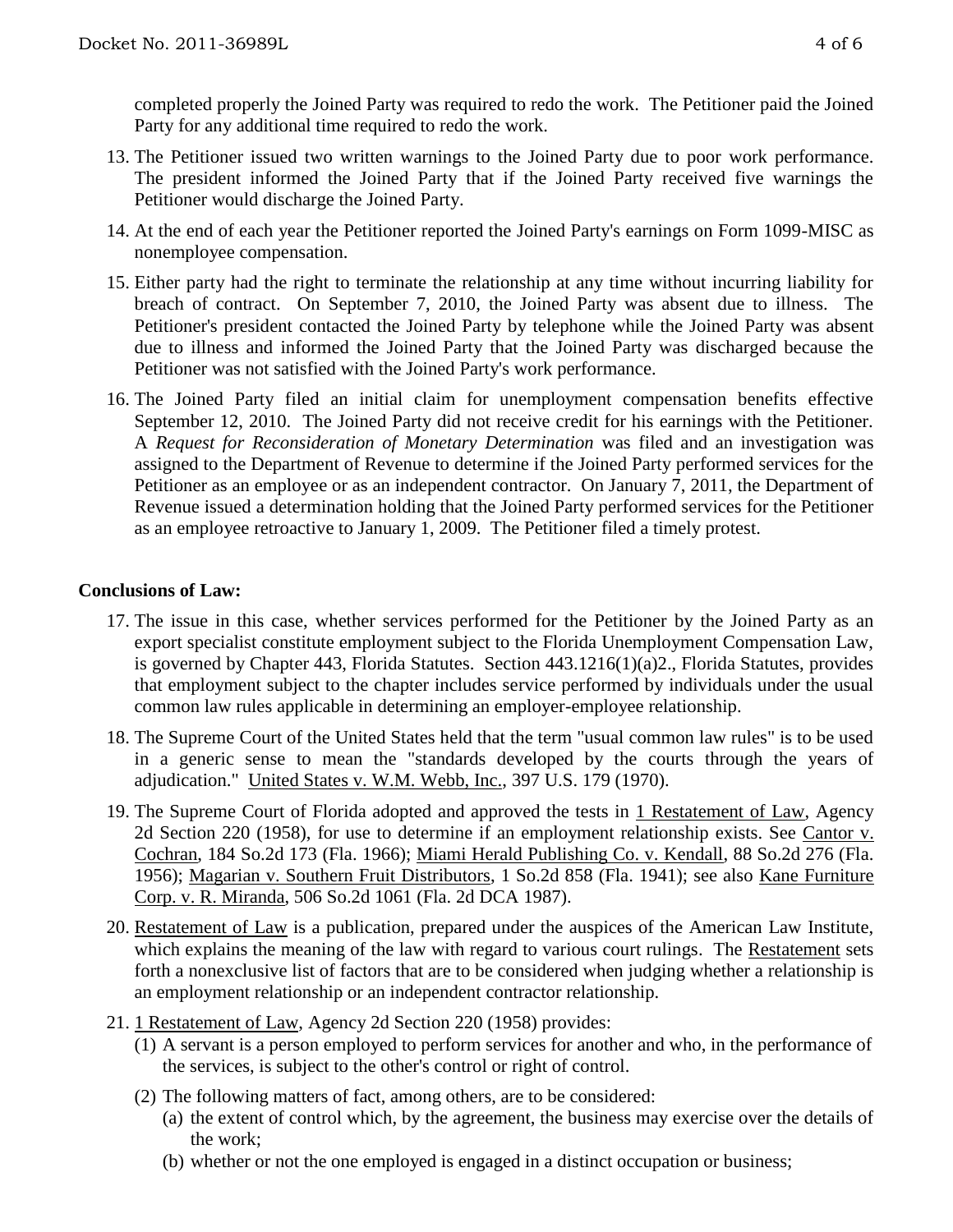- (d) the skill required in the particular occupation;
- (e) whether the employer or the worker supplies the instrumentalities, tools, and the place of work for the person doing the work;
- (f) the length of time for which the person is employed;
- (g) the method of payment, whether by the time or by the job;
- (h) whether or not the work is a part of the regular business of the employer;
- (i) whether or not the parties believe they are creating the relation of master and servant;
- (j) whether the principal is or is not in business.
- 22. Comments in the Restatement explain that the word "servant" does not exclusively connote manual labor, and the word "employee" has largely replaced "servant" in statutes dealing with various aspects of the working relationship between two parties.
- 23. In Department of Health and Rehabilitative Services v. Department of Labor & Employment Security, 472 So.2d 1284 (Fla. 1<sup>st</sup> DCA 1985) the court confirmed that the factors listed in the Restatement are the proper factors to be considered in determining whether an employer-employee relationship exists. However, in citing La Grande v. B&L Services, Inc., 432 So.2d 1364, 1366 (Fla.  $1<sup>st</sup> DCA$  1983), the court acknowledged that the question of whether a person is properly classified an employee or an independent contractor often cannot be answered by reference to "hard and fast" rules, but rather must be addressed on a case-by-case basis.
- 24. In the instant case there was no written agreement or contract. The Petitioner's president merely informed the Joined Party that the president wanted the Joined Party to work as an independent contractor. The fact that the Joined Party accepted the offer of work does not necessarily establish an independent contractor relationship.
- 25. The Florida Supreme Court held that in determining the status of a working relationship, the agreement between the parties should be examined if there is one. The agreement should be honored, unless other provisions of the agreement, or the actual practice of the parties, demonstrate that the agreement is not a valid indicator of the status of the working relationship. Keith v. News & Sun Sentinel Co., 667 So.2d 167 (Fla. 1995). In Justice v. Belford Trucking Company, Inc., 272 So.2d 131 (Fla. 1972), a case involving an independent contractor agreement which specified that the worker was not to be considered the employee of the employing unit at any time, under any circumstances, or for any purpose, the Florida Supreme Court commented "while the obvious purpose to be accomplished by this document was to evince an independent contractor status, such status depends not on the statements of the parties but upon all the circumstances of their dealings with each other."
- 26. The Petitioner's business is the exportation of automobiles and heavy equipment. The Joined Party's assigned duties included, among other things, checking in the vehicles and equipment to be shipped, preparing the documents that were needed to export the vehicles and equipment, and supervising the loading of the automobiles and equipment. The Petitioner provided the place of work and everything that was needed to perform the work. The Joined Party did not have any expenses in connection with the work. The Joined Party did not have a business license or occupational license, did not have business liability insurance, and did not offer services to the general public. The work performed by the Joined Party was not separate and distinct from the Petitioner's business but was an integral and necessary part of the Petitioner's business.
- 27. The work performed by the Joined Party did not require any special skill or knowledge. The Joined Party did not have any prior experience as an export specialist and learned everything that he needed to know about the export industry from the Petitioner's president. The greater the skill or special knowledge required to perform the work, the more likely the relationship will be found